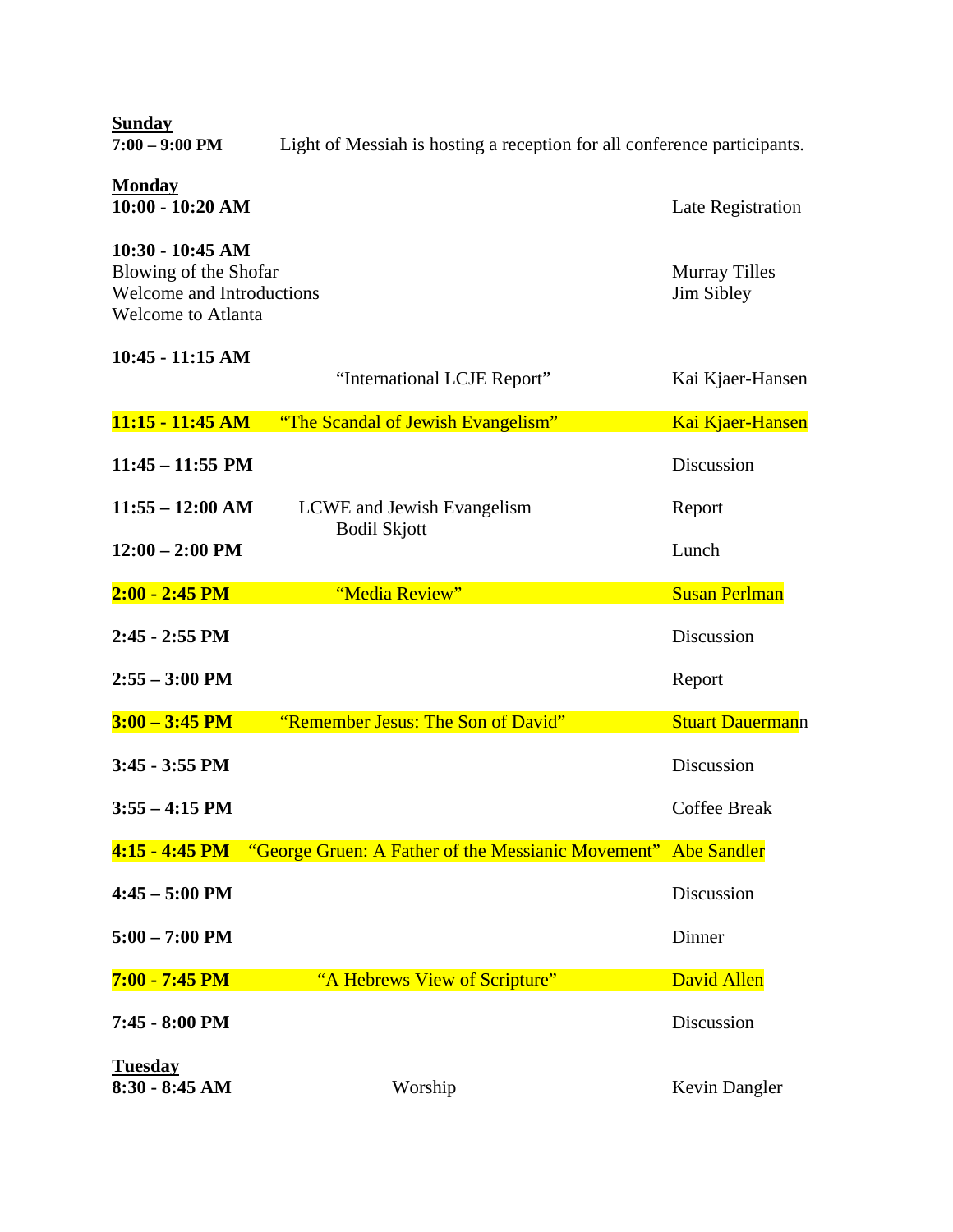| $8:45 - 9:15 AM$                     | <b>Bible Study</b>                                                                   | David L. Allen                                                   |
|--------------------------------------|--------------------------------------------------------------------------------------|------------------------------------------------------------------|
| $9:15 - 9:30$ AM                     |                                                                                      | Prayer at Tables                                                 |
|                                      | 9:30 - 10:15 AM "The Old Testament's Use of the Old Testament"                       | <b>Seth Postell</b>                                              |
| $10:15 - 10:25$ AM                   |                                                                                      | Discussion                                                       |
| $10:25 - 10:30$ AM                   |                                                                                      | Report                                                           |
| $10:30 - 11:00$ AM                   |                                                                                      | <b>Coffee Break</b>                                              |
| 11:00 - 11:45 AM                     | "Apples of Gold in Digital Baskets"                                                  | <b>Michael Hedrick</b>                                           |
| $11:45 - 11:55$ PM                   |                                                                                      | Discussion                                                       |
| $11:55 - 12:00 \text{ PM}$           |                                                                                      | Report                                                           |
| $12:00 - 7:00$ PM                    | Networking, Informal Meetings, and Meals                                             |                                                                  |
| $7:00 - 7:45$ PM<br>7:45 - 8:00 PM   | "Deadly Competition"                                                                 | <b>Moishe Rosen</b><br>(Presented by Gary Hedrick)<br>Discussion |
| <b>Wednesday</b><br>$8:30 - 8:45$ AM | Worship                                                                              | Kevin Dangler                                                    |
| $8:45 - 9:15 AM$                     | <b>Bible Study</b>                                                                   | David L. Allen                                                   |
| $9:15 - 9:30$ AM                     |                                                                                      | Prayer at Tables                                                 |
|                                      | 9:30 - 10:15 AM "Jacob Freshman: Hebrew Christian or Messianic Jew?" Jacob Rosenberg |                                                                  |
| 10:15 - 10:25 AM                     |                                                                                      | Discussion                                                       |
| $10:25 - 10:30$                      |                                                                                      | Report                                                           |
| $10:30 - 10:45$ AM                   | Offering to Support LCJE-NA                                                          | Kathi Graham                                                     |
| $10:45 - 11:15$ AM                   |                                                                                      | <b>Coffee Break</b>                                              |
| $11:15 - 11:45$ AM                   | <b>LCJE-NA Business Meeting</b>                                                      | Jim R. Sibley                                                    |
| $11:45 - 11:55$ AM                   |                                                                                      | Discussion                                                       |
| $11:55 - 12:00$ AM                   |                                                                                      | Report                                                           |